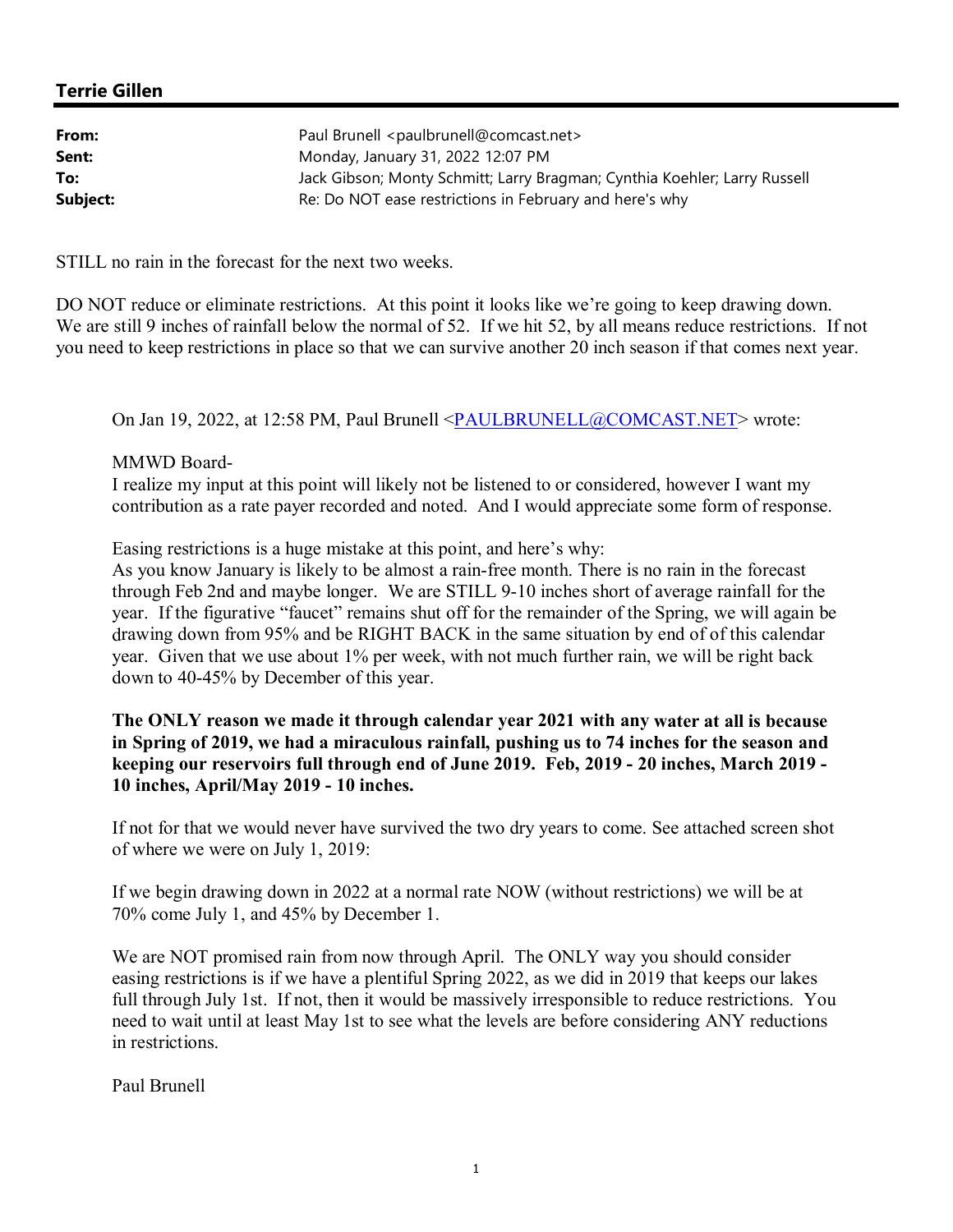# **Terrie Gillen**

| From:    | Nitsa Lallas <nlallas@alumni.stanford.edu></nlallas@alumni.stanford.edu>                     |
|----------|----------------------------------------------------------------------------------------------|
| Sent:    | Monday, January 31, 2022 8:18 AM                                                             |
| To:      | Larry Bragman; Jack Gibson; Cynthia Koehler; Larry Russell; Monty Schmitt; Ben<br>Horenstein |
| Subject: | Board input: water supply                                                                    |

To: MMWD Board Member Bragman MMWD Board Member Gibson MMWD Board Member Koehler MMWD Board Member Russell MMWD Board Member Schmitt MMWD General Manager Horenstein

As a resident of Marin for over 40 years I provide this input to you regarding Marin's water supply and request that you include this input in any/all discussions and decisions regarding Marin water supply.

Marin Municipal Water District has taken Marin residents on a roller coaster ride with respect to water supply for far too long. A climate resilient water supply which supports all Marin residents, businesses and firefighters needs to be built; it is not optional.

## My suggestions to you are:

Implement all of the recommendations proposed by board member Monty Schmitt as described on January 16, 2022 in Marin Voice. Please do so with urgency. These are:

Increase water storage capacity

Implement a climate resilient water supply system for Marin county

Add permanent, consistent sources of water from pipelines **AND** desalination sufficient to support our entire population and needs.

Continue to encourage conservation but do not rely on conservation as the only strategy. Work with Congressman Jared Huffman to access new infrastructure funds from the federal government for these investments, where available.

If any of you, as board members or managers, do not support urgent action on these plans I would suggest it is time for you to retire or be voted out.

Let me share a few reasons why. For decades I've lived through extreme drought years and intermittent years of torrential rains in Marin. During droughts in the 70's the water district installed a pipeline to source new water supplies, only to take it out later, when rains returned. Now the pipeline is planned again, and perhaps put on hold again? Putting it on hold is wrong! Get it done.

Similarly measures to implement desalination which had broad public support, circa 2009, were implemented then put on hold, and not pursued by MMWD. That was also wrong.

On the other hand, when the torrential rains do appear, much water runs into the ocean because storage capacity is insufficient. That is wrong.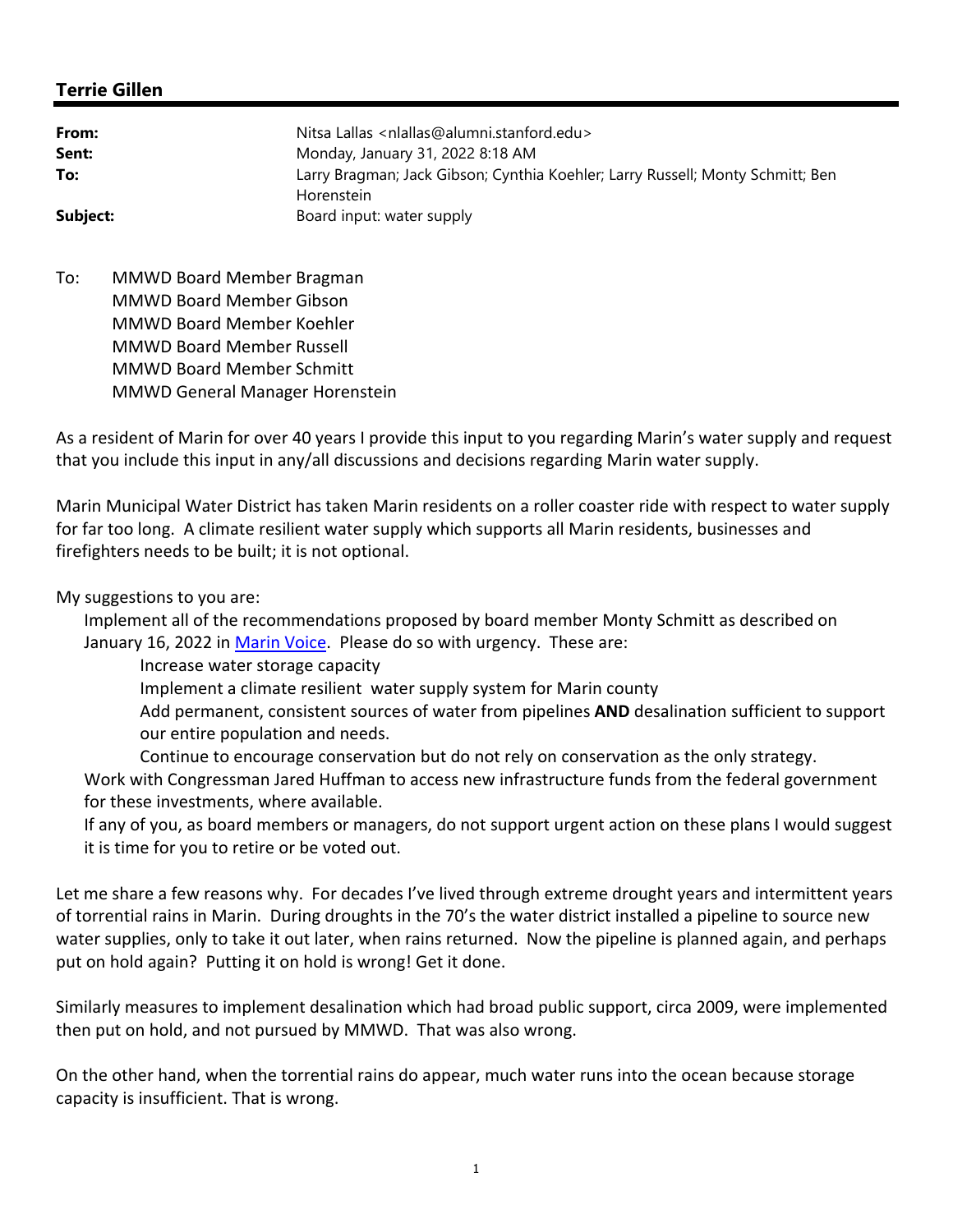The water district has put too much of the burden on its customers, demanding conservation yet penalizing people and raising prices when they complied. That is wrong.

This kind of short term, roller coaster approach is at best bad management, and could be considered reckless stewardship of a precious resource on which life and the environment depends. Climate change adversely impacting water supply is no surprise to people in Marin. Yet there is still no long term plan by MMWD to address it. Over the years I've heard people hypothesize that the water district limits water supply in an effort to limit population growth. I certainly hope that is not true, it would be wrong.

MMWD must urgently implement an effective, comprehensive water supply strategy that provides for all users including residents, commercial users and firefighting, now and in the future. It is unacceptable to do anything less. Enough is enough of the roller coaster ride with water supply.

I understand that this may be difficult or complicated, that arcane rules may need to change, and that innovation and regional cooperation may be necessary. None of these is insurmountable. Much of it has already been done in other parts of California.

It is your duty to get it done for Marin, and do so with urgency, given the positions you choose to hold.

Thank you. Nitsa Lallas Mill Valley (Marin resident for over 40 years)